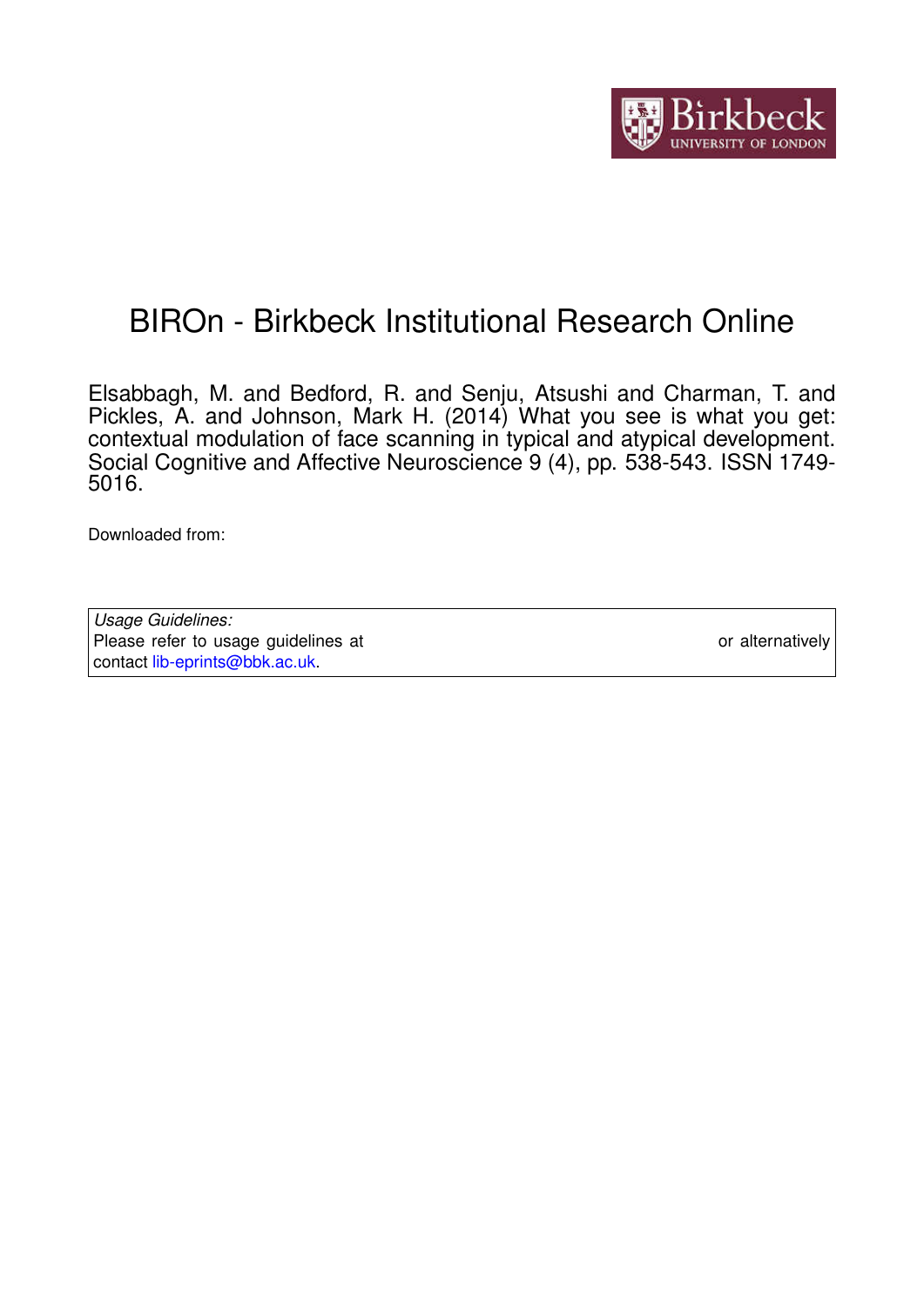## What you see is what you get: contextual modulation of face scanning in typical and atypical development

Mayada Elsabbagh,<sup>1</sup> Rachael Bedford,<sup>2</sup> Atsushi Senju,<sup>1</sup> Tony Charman,<sup>2</sup> Andrew Pickles,<sup>3</sup> Mark H. Johnson,<sup>2</sup> and The BASIS Team<sup>2</sup>

<sup>1</sup>Department of Psychiatry, Faculty of Medicine, McGill University, Montreal, Canada, <sup>2</sup>Centre for Brain and Cognitive Development, Birkbeck, University of London, London, UK, and <sup>3</sup>King's College London, Institute of Psychiatry, London, UK

Infants' visual scanning of social scenes is influenced by both exogenously and endogenously driven shifts of attention. We manipulate these factors by contrasting individual infants' distribution of visual attention to the eyes relative to the mouth when viewing complex dynamic scenes with multiple communicative signals (e.g. peek-a-boo), relative to the same infant viewing simpler scenes where only single features move (moving eyes, mouth and hands). We explore the relationship between context-dependent scanning patterns and later social and communication outcomes in two groups of infants, with and without familial risk for autism. Our findings suggest that in complex scenes requiring more endogenous control of attention, increased scanning of the mouth region relative to the eyes at 7 months is associated with superior expressive language (EL) at 36 months. This relationship holds even after controlling for outcome group. In contrast, in simple scenes where only the mouth is moving, those infants, irrespective of their group membership, who direct their attention to the repetitive moving feature, i.e. the mouth, have poorer EL at 36 months. Taken together, our findings suggest that scanning of complex social scenes does not begin as strikingly different in those infants later diagnosed with autism.

Keywords: infant; autism; language development; eye tracking

Human infant's preferential attention to socially relevant information, such as faces from a very early age has been the focus of several theoretical models of typical and atypical development [\(Johnson](#page-6-0) et al., [2005](#page-6-0)). Manipulation of stimuli presented in various studies has allowed further specification of the key characteristics of faces prefer-entially attracting attention ([Farroni](#page-6-0) et al.[, 2006](#page-6-0)). These preferences are robust in the face of manipulation of low-level perceptual, e.g. contrast polarity, illumination and motion features of the scenes. Infant eye-tracking studies demonstrated that infants under 2 months tend to fixate mainly around the edge of the face [\(Maurer and Salapatek,](#page-6-0) [1976](#page-6-0); Haith et al.[, 1977](#page-6-0)). From 2 months, and similarly among adults [\(Yarbus, 1967\)](#page-6-0), infants begin to fixate on the internal features of the face, such as eyes and mouth. Infants as young as 6 weeks show a strong preference for the internal features of the face when they are watching their mother's face that demonstrate highly communicative expression, such as maintained eye contact, smiling, speaking in infant-directed speech and nodding [\(Hunnius and Geuze, 2004\)](#page-6-0). It has also been suggested that infants' preferential tracking of the eyes relative to the mouth is reflective of different language acquisition milestones, with interest to the mouth in dynamic scenes being strongest between 4 and 8 months [\(Lewkowicz and Hansen-Tift, 2012\)](#page-6-0).

Our primary aim in this study is to investigate the origins, and the later developmental consequences of variability in face scanning both in typical and atypical development. Our approach builds on a number of eye-tracking studies of scanning of social stimuli in individuals with autism spectrum disorders (henceforth, autism or ASD). Atypical use of eye contact to regulate social interaction is among the defining clinical features of autism. An influential claim in this area has been

Received 13 March 2012; Accepted 27 January 2013

Advance Access publication 5 February 2013

Correspondence should be addressed to Mayada Elsabbagh, PhD, Assistant Professor, Department of Psychiatry, Faculty of Medicine, McGill University, 1033 Pine Avenue West Montreal, Quebec H3A 1A1, CANADA. E-mail: mayada.elsabbagh@mcgill.ca

that differences in scanning of social scenes reflect, or may indeed lead to, the range of social and communication impairments characterizing the condition. For example, some eye-tracking studies have revealed that individuals with autism fixate others' eyes less than typically developing individuals (Klin [et al](#page-6-0).[, 2002; Pelphrey](#page-6-0) et al.[, 2002](#page-6-0)). However, other studies failed to replicate this pattern [\(van der Geest](#page-6-0) [et al.](#page-6-0)[, 2002; Dapretto](#page-6-0) et al., 2006) or reported mixed results ([Neumann](#page-6-0) [et al](#page-6-0).[, 2006](#page-6-0); [Speer](#page-6-0) et al.[, 2007\)](#page-6-0). These findings have generated competing hypotheses with some researchers suggesting that less looking towards the eyes relative to the mouth predicts more severe autism symptoms, whereas others have proposed that increased looking towards the mouth is a compensatory mechanism reflected in a reduction in communication symptoms [\(Senju and Johnson, 2009](#page-6-0)).

In tracing the developmental origins of these putative face scanning differences in the autism phenotype, we motivate our study on the basis of well-established developmental models that have demonstrated that the infant in the first year is an active and efficient forager of environmental input in general ([Robertson](#page-6-0) et al.[, 2004](#page-6-0)), with increased attention to potential social communicative situations in particular [\(Csibra and Gergely, 2009](#page-6-0); [Gliga and Csibra, 2009\)](#page-6-0). Specifically, we consider individual differences in the ability to modulate attention in response to a complex and varying environment as reflecting variation in 'endogenous control'. The latter is defined as variation in infants' ability to exert control over their own looking behaviour, irrespective of conflicting demands for attention from the environment ([Johnson,](#page-6-0) [1990\)](#page-6-0). Endogenous control is often contrasted with exogenous control, where attention is driven reflexively by external events. It is largely accepted that the two orienting mechanisms rely on overlapping neural architecture, but experimental studies can manipulate the extent to which endogenous mechanisms are engaged relative exogenous ones ([Johnson, 1990](#page-6-0)). For example, the degree to which endogenous mechanisms of attention are engaged in extracting socially relevant from complex stimuli has been previously studied in typical individuals [\(Langdell, 1978; Deaner and Platt, 2003; Nummenmaa and Calder,](#page-6-0) [2009\)](#page-6-0). Such manipulation often relies on manipulating the social context, its complexity and/or other task demands. In individuals with autism, such factors have a profound impact on performance.

 $\odot$  The Author (2013). Published by Oxford University Press.

This is an Open Access article distributed under the terms of the Creative Commons Attribution Non-Commercial License (http://creativecommons.org/licenses/by-nc/3.0/), which permits non-commercial re-use, distribution, and reproductionin any medium, provided the original work is properly cited. For commercial re-use, please contact journals.permissions@oup.com

We are very grateful for the enormous contributions BASIS families have made towards this study. The research is supported by The UK Medical Research Council (G0701484) and the BASIS funding consortium led by Autistica (www.basisnetwork.org) to M.H. Johnson. Further support for some of the authors is from Autism Speaks and COST action BM1004. The BASIS team in alphabetical order: Simon Baron-Cohen, Patrick Bolton, Susie Chandler, Janice Fernandes, Holly Garwood, Teodora Gliga, Kristelle Hudry, Greg Pasco, Leslie Tucker and Agnes Volein.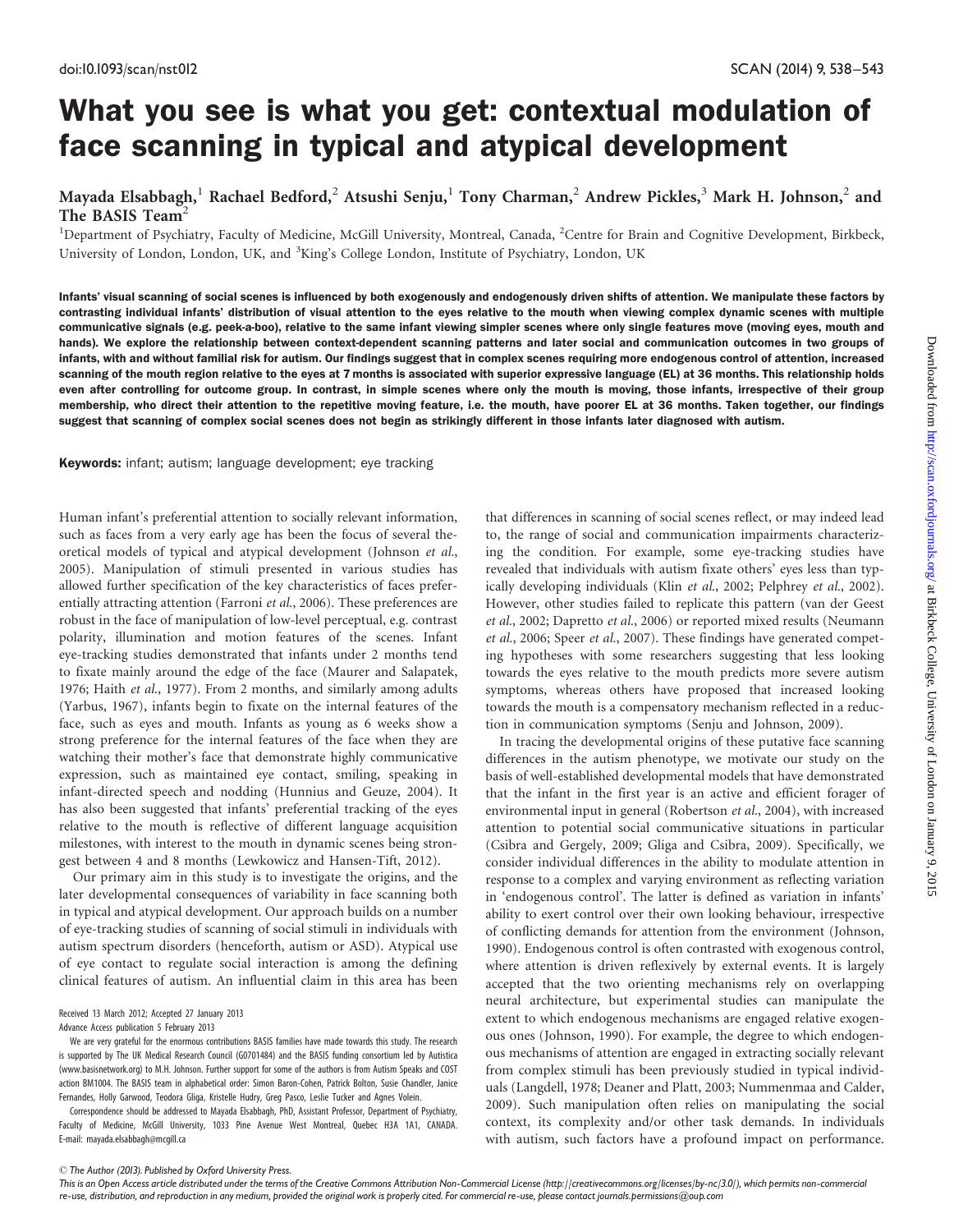#### Contextual modulation of face scanning CONSERVIATES AND SCAN (2014) 539

Reduced fixations on the eyes is most commonly reported with complex and cognitively demanding face stimuli, e.g. by obscuring faces with 'Bubbles' masks ([Neumann](#page-6-0) et al.[, 2006; Spezio](#page-6-0) et al.[, 2007](#page-6-0)) or by using dynamic stimuli (Klin [et al.](#page-6-0)[, 2002;](#page-6-0) Speer et al.[, 2007; Riby and](#page-6-0) [Hancock, 2009](#page-6-0)). Several behavioural studies also report that individuals with ASD rely less on the upper part of the face when they process faces ([Langdell, 1978](#page-6-0); [Joseph and Tanaka, 2003\)](#page-6-0). As such, contextsensitive modulation of looking behaviour is likely to reflect endogenous influences on visual selection.

Despite mixed findings, variable visual scanning profiles in autism, which are most likely related to atypical endogenous control, appear to map onto some aspects of the condition. Children with ASD whose socio-emotional behaviours are relatively less impaired than their non-verbal communication look more at the eyes, whereas those with the opposite profile look more at the mouth ([Falck-Ytter](#page-6-0) et a[l.](#page-6-0), [2010\)](#page-6-0). Other studies have suggested that these difficulties in face scanning explain a wider range of impairments in processing of other face information and more generally, socially relevant information. For example, the duration of spontaneous fixation on the eyes correlates with the level of activation in fusiform gyrus [\(Dalton](#page-6-0) et al.[, 2005\)](#page-6-0) and specific instruction to fixate the eyes results in the typical level of activation in fusiform gyrus ([Hadjikhani](#page-6-0) et al., 20[04](#page-6-0); [Hadjikhani](#page-6-0) [et al.](#page-6-0), 20[07\)](#page-6-0) in individuals with ASD. Interestingly, similar results were observed in a group of siblings of individuals with autism who do not themselves have a diagnosis ([Dalton](#page-6-0) et al.[, 2007\)](#page-6-0). It has been suggested that studying individual variability among infants at familial risk for autism may provide a powerful approach by extending the range of variability in outcomes observed in typical development ([Elsabbagh and Johnson, 2010\)](#page-6-0).

It is also important to note that these putative differences in endogenous control in autism may also depend on the developmental stage of the individual. For example, [Chawarska and Shic \(2009\)](#page-6-0) showed that reduced fixation on the eyes in ASD, previously suggested as a characteristic of autism, may not be present at a younger age. In their longitudinal study, 2-year-old children with autism showed similar fixation to the eyes as typically developing children, even though they showed less fixation on the mouth. At 4 years of age, children with autism spent less time looking at the inner parts of the face including eyes, mouth and nose than typically developing children. However, the difference in the amount of fixation to the eyes between groups did not reach significance.

Taken together, previous studies suggest potential developmental differences in endogenous control of attention in autism which is evident in that (i) individuals with autism differ from control groups in context-dependent modulation of fixation patterns, (ii) variation in fixation patterns appears to map onto different symptom profiles seen in the condition and (iii) such differences emerge over time through dynamic developmental pathways. Nevertheless, direct evidence for developmental accounts based on studies with much younger infants, has been lacking given that autism is rarely diagnosed in the first 2 years of life. Yet, the presence of atypical eye contact in early development could potentially hamper a wide range of social learning, as eye contact is known to play a critical role in communicative learning [\(Csibra and Gergely, 2009; Senju and Johnson, 2009\)](#page-6-0). For example, in typical development, preferential orienting to eye contact is present even in newborns [\(Farroni](#page-6-0) et al.[, 2002\)](#page-6-0). Atypical eye contact processing may also contribute to a range of social and communicative symptoms commonly observed in young children with autism [\(Loveland and](#page-6-0) [Landry, 1986](#page-6-0); [Charman](#page-6-0) et al., 2003). Yet, the apparent lack of differences in looking towards the eye in toddlers with autism seem to be inconsistent with this account ([Chawarska and Shic, 2009](#page-6-0)).

Our previous studies designed to examine infants' exogenously driven orienting to faces suggest that infants later diagnosed with

autism do not vary in their reflexive orienting to faces embedded within a simple static array of distractors [\(Elsabbagh](#page-6-0) et al., 2013). To date, however, only one prospective study has tested the longitudinal correspondence between early face scanning and later autism-related outcomes using tasks that engage more endogenous relative to exogenous control. Typically developing 6-month-old infants looked equally to the eyes and mouth when interacting with an adult, but the infants increased fixations of the eyes relative to mouth in the 'Still-face' period, during which the adult suddenly froze, became expressionless and stopped interacting with the infants ([Merin](#page-6-0) et al.[, 2007\)](#page-6-0). In the same study, infants at familial risk of autism did not differ as clearly in their scanning but a small subgroup of infants at risk looked more to the mouth relative to the eyes. A follow-up study with a larger group (including the infants in the previous study) found that more mouth relative to eyes fixations did not relate specifically to a later diagnosis of autism/ASD, but did relate to individual differences in expressive lan-guage (EL) as assessed at 24 months ([Young](#page-6-0) et al.[, 2009\)](#page-6-0).

Taken together, these studies provide key lessons. First, while specific regions of the face, namely the eyes, may attract infants' attention in complex scenes, endogenous control mechanisms enable the infant to flexibly reorient attention to other regions. Second, variability in dynamic scanning observed early in life may reflect, or even lead to, specific developmental outcomes. Third, rather than having a specific imbalance in attention to the eyes as compared with the mouth, individuals with autism may exhibit differences in the balance of exogenous and endogenous factors modulating their attention to socially relevant information embedded within complex dynamic stimuli.

In this study, we attempted to integrate these different considerations in a unified design and within a large group of typically developing infants, and in infants at increased familial risk for developing autism by virtue of having an older sibling with a diagnosis of the condition. The latter group is one where we expect significantly variable profiles in the development of social and communication skills, which at the extreme may manifest in an autism diagnosis [\(Elsabbagh](#page-6-0) [and Johnson, 2010\)](#page-6-0). In previous studies, we used orienting paradigms to examine exogenous vs endogenous orienting using well-controlled simple scenes, but ones that are impoverished relative to the infants' natural social environment (e.g. [Elsabbagh](#page-6-0) et al., 2009, [2011; Holmboe](#page-6-0) et al.[, 2010](#page-6-0)). In this study, we tested contextual modulation of the relationship between early eye-tracking measures and later developmental outcomes. More specifically, we contrasted the infants' scanning patterns of a familiar and socially rich scene of peek-a-boo that engages more endogenous mechanisms, with simpler scenes in which different features on the face moved independently (eyes-, mouth- or hand-moving) and are therefore less likely to engage endogenous but more likely to engage exogenous attentional mechanisms. As such, we examined infants' performance in peek-a-boo scenes that combine multiple communicative features relative to their performance when each feature was manipulated independently. The inclusion of infants at risk in our study may shed light on any atypical mechanisms associated with atypical developmental outcomes and/or emerging characteristics of autism.

## **METHODS**

## **Participants**

One hundred and four infants from the British Autism Study of Infant Siblings took part in this study (54 at risk, 21 male and 50 low risk, 21 male). Along with several other measures, the infants participated in the eye-tracking task when they were 6- to 10-months old and again when they were 12–15 months. Subsequently, 52 (from 54) of those at risk for ASD were seen for assessment around the second birthday and 53 around their third birthday by an independent team. During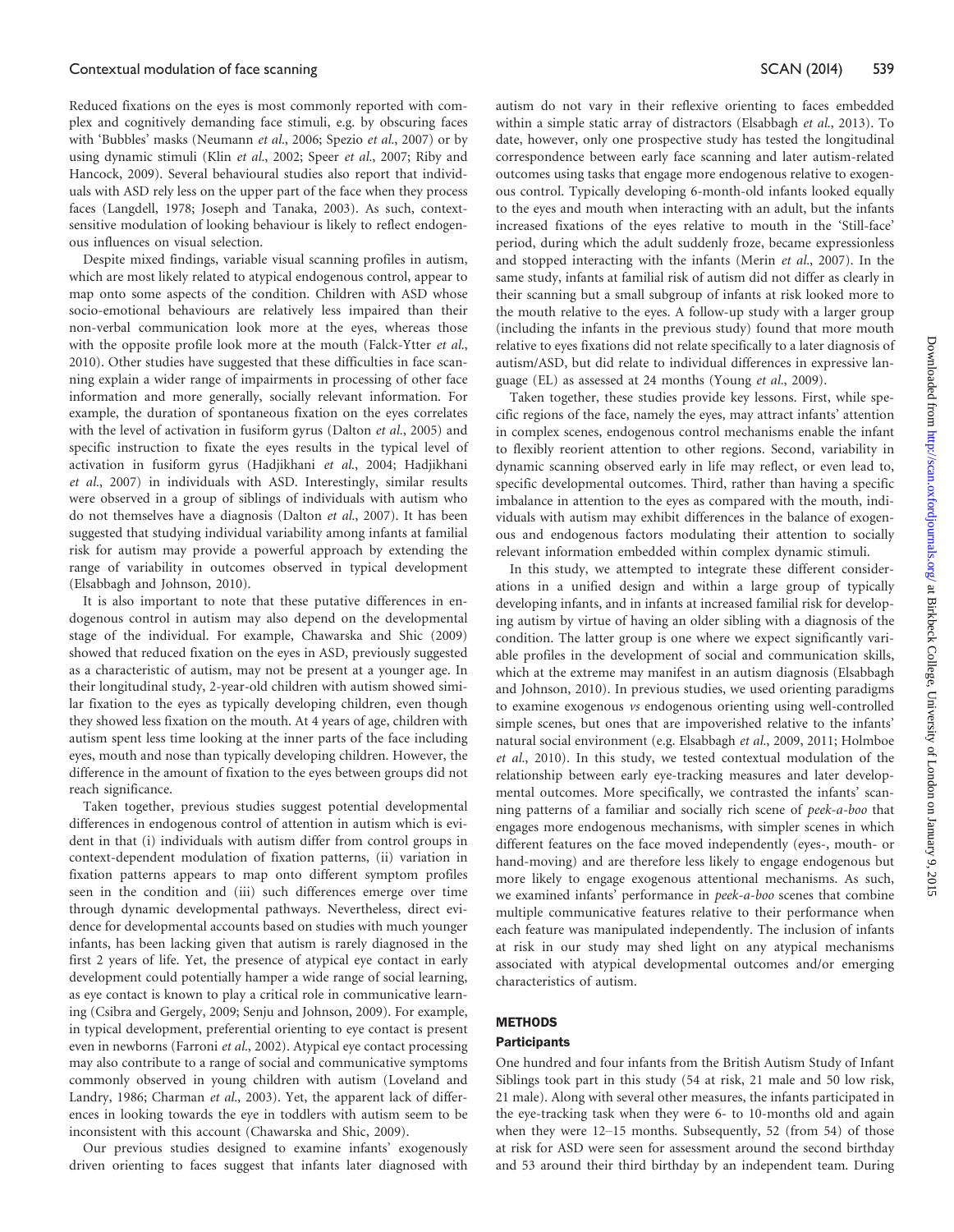the 36-month visit, a battery of clinical research measures was administered (see [Supplementary materials](http://scan.oxfordjournals.org/lookup/suppl/doi:10.1093/scan/nst012/-/DC1) for details). Consensus ICD-10 criteria were used to ascertain diagnosis in a subgroup of infants at risk using all available information from all visits by experienced researchers (TC, KH, SC and GP). [Supplementary materials](http://scan.oxfordjournals.org/lookup/suppl/doi:10.1093/scan/nst012/-/DC1) present detailed participant characteristics, such as ascertainment of risk status, background measures at each visit and outcome characterization including clinical classification. The at-risk group were classified as having ASD (Sib-ASD), other developmental concerns (Sib-Other) or typically developing (Sib-Typical).

#### Eye-tracking study at 6–10 months and 12–15 months

During their first and second visits, infants were administered a battery of eye-tracking tasks containing non-identical stimuli across different tasks and with short breaks in between. For this study infants were presented with videos of female faces displaying different communicative signals typically found in the infants' environment. Four trial types were presented to the infants twice (with each repetition being presented by a different actress). A fixation stimulus accompanied by attractor noises preceded trial presentation where the experimenter ensured that the infant was fixating at the centre of the screen. Each trial began with a 5-s baseline period where the face was still. The baseline was intended to draw the infants' attention to the screen and familiarize them with the face but was not included in the analysis. The baseline was followed by one of four dynamic sequences lasting  $\sim$ 16 s: (i) the eyes displayed gaze shifts towards or away from the infant while no other face part was moving, (ii) the mouth displayed vowel articulation movements while no other face part was moving, (iii) the hands placed next to the face displayed upward to downward motion while moving the fingers while no other face part was moving and (iv) the eyes, mouth and hands moved displaying a 'peek-a-boo' sequence. Pseudorandom presentation continued for a maximum of eight total trials of each sequence per infant.

Looking behaviour was recorded with a 17-inch flat-screen Tobii eye tracker. Gaze direction of each eye was measured separately, and from these measurements, the Tobii system evaluated where on the screen the individual was looking. During the task, the infant was seated on the parent's lap, at 50–55 cm from the screen, with height and distance of the screen adjusted to obtain good tracking of the eyes. A five-point calibration sequence was run, with recording and presentation of the study stimuli only starting when at least four calibration points were marked as properly attuned to each eye. Gaze data were recorded at 50 Hz. Fixations were defined automatically using temporal (100 ms) and spatial (35 pixels) filters. Clearview software was used for gaze data extraction. Areas of interest (AOIs) were defined around the eye, mouth and hands regions (covering the remaining non-face regions), and these were contrasted with another AOI covering all other areas of the face. Trials were excluded if <1 s of data was accumulated. Infants were excluded from the analysis if they were not administered the task or completed no valid trials. The majority of those included in the analysis completed the maximum number of trials (average trial count  $= 7.5$ ) and accumulated 8–11 s of valid looking time data in each trial (see [Supplementary materials\)](http://scan.oxfordjournals.org/lookup/suppl/doi:10.1093/scan/nst012/-/DC1).

#### Calculation and preliminary analysis of the eye–mouth index

To measure differences in looking to the eyes vs the mouth across the four conditions, an eye–mouth index (EMI) was calculated as follows: (looking time towards the eyes  $-$  looking time towards the mouth)/ total looking time to any area of the screen. While it is well established that infants spend most of their time on internal features of the face, we scaled the measure by total looking time to ensure that any unusual behaviour in scanning of other features is accounted for using the same

measure. The measure was derived for each trial and averaged across trials for each infant.

## ANALYSIS AND RESULTS

Preliminary analysis was first conducted across the entire group to explore the extent to which the EMI measure was modulated by the different conditions across the two age groups. A general linear model included the repeated measures factors age  $(7 \text{ months } vs 14 \text{ months})$ and condition (peek-a-boo, eyes, mouth and hands). After correcting for multiple comparisons, there was a significant interaction between age and condition  $[F(2.9, 213.3) = 4.1, P < 0.001]$ . When only the eyes were moving, infants spent 44% longer looking to the eyes relative to the mouth at 7 months. This amount increased slightly and nonsignificantly to 51% by 14 months. When the mouth was moving, infants spent 34% longer looking at the mouth relative to the eyes at 7 months, which rose significantly to 50% by 14 months  $F(1,78) =$ 7.9,  $P < 0.001$ ]. Across both ages, when a peripheral feature was moving (the hand condition) or when multiple features were moving (peek-a-boo scenes) infants preferentially look at the eyes (7 months: hands  $= 20\%$ , peek-a-boo  $= 25\%$ ; 14 months: hands  $= 22\%$ , peek-a-boo  $= 25\%$ ). This result confirms a general tendency to look more towards the eyes relative to the mouth across both age groups but shows that when only the mouth is moving, this general tendency is reversed where infants redirect their attention to the mouth. Estimated means for each group are shown in Figure 1 and suggest strong context modulation of EMI across all groups. The EMI values derived for each condition were used in subsequent analyses testing specific hypotheses.

We tested four inter-related hypotheses. The first was whether the amount of looking towards the eyes vs the mouth in complex dynamic scenes within the first year relates to risk group or to later outcomes. Second, we predicted that variability in looking towards the eyes relative to the mouth at both 7 and 14 months during a familiar and contextually rich peek-a-boo scene would predict 36-month EL in children, regardless of their clinical outcome. Previous studies have not investigated longitudinal change during the second year of life so we also examined, using the same paradigm, face scanning at 14 months of age. To assess the specificity of this prediction to EL, we included receptive language (RL) and controlled for non-verbal ability at 36 months, using a t-score derived from the Mullen Scales [Non-Verbal T-Score (NVT); see [Supplementary material](http://scan.oxfordjournals.org/lookup/suppl/doi:10.1093/scan/nst012/-/DC1) for details] at 36 months in each model. Third, a novel aspect of our study was to explore the origins of individual differences in infant scanning of faces. We compared, within individual, EMI in peek-a-boo, relative to simpler scenes where different face features are manipulated independently: moving eyes, moving mouth and moving hands. We expected that scanning of peek-a-boo would be a better predictor of language outcomes because it engages more endogenous control mechanisms than scanning simpler scenes. Fourth, we explored dimensional associations between face scanning in infancy and the degree of emerging autism symptoms as measured by the Autism Diagnostic Observation Schedule (ADOS) at 36 months of age.

## Hypothesis 1. Eye vs mouth scanning in peek-a-boo predicts risk status or clinical diagnosis

A saturated path analysis model using a WLSMV estimator was used to examine the relationship between EMI and risk group membership, controlling for NVT at 36 months. Standardized model results showed NVT at 36 months to be a significant predictor of group [odds ratio (OR) = 0.79, 95% CI = 0.64-0.97,  $P = 0.02$ ) but there was no significant relationship between group and EMI at 7 months  $(OR = 0.91, 95\% \text{ CI} = 0.51 - 1.63, P = 0.76) \text{ or } 14 \text{ months } (OR = 0.85,$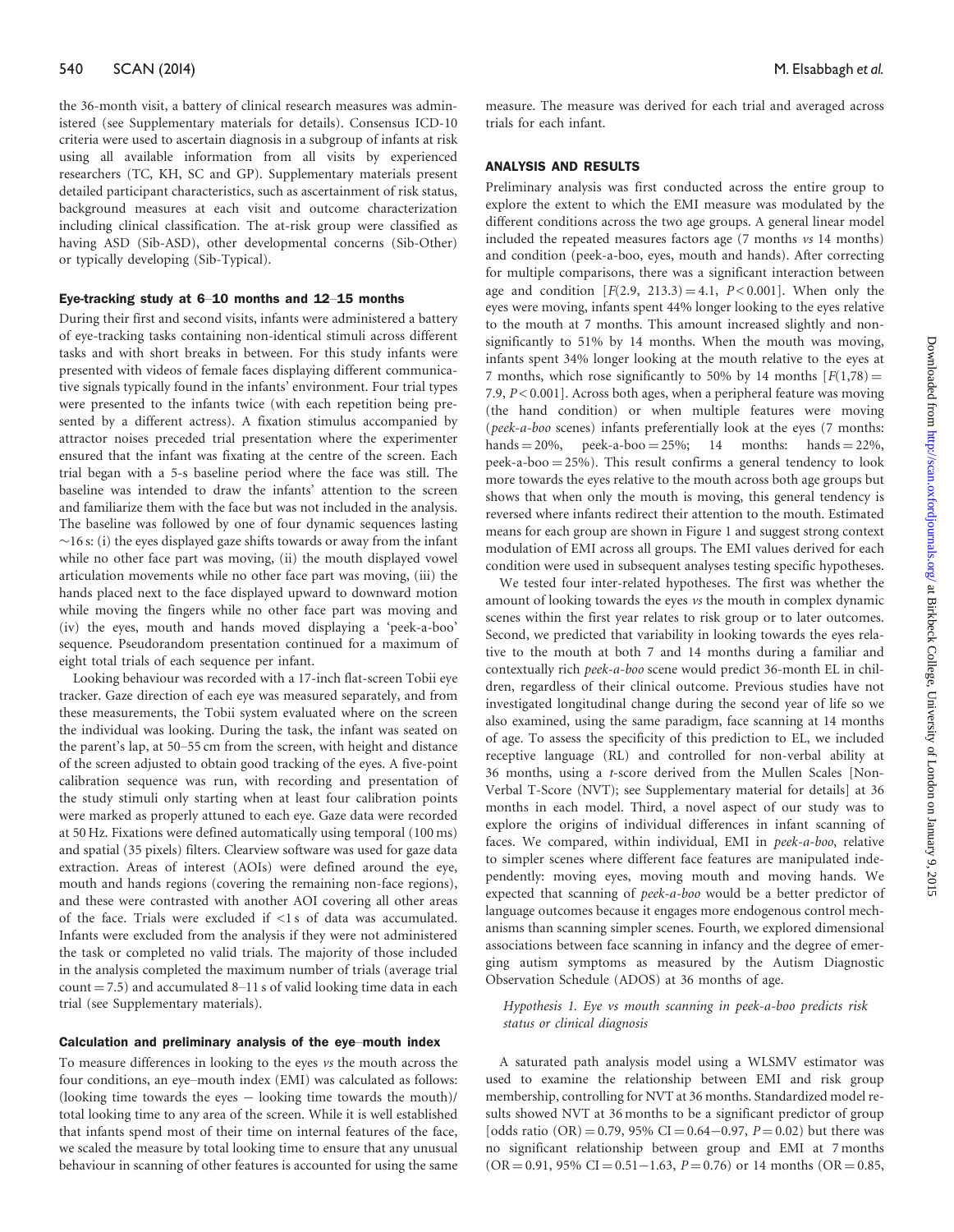

Fig. 1 Eye to mouth ratio (EMI) was derived as the relative looking time towards the eye vs the mouth scaled to the total amount of looking. EMI scores averaged over trials for each infant are shown. A score of +1.0 indicates 100% of eye-mouth time spent on the eyes, and a score of -1.0 indicates looking only to the mouth. Group differences in EMI were not significant.

95% CI =  $0.45 - 1.46$ ,  $P = 0.57$ ). EMI at 7 months did not predict EMI at 14 months ( $\beta = 0.144$ , s.e.  $= 0.097$ ,  $P = 0.15$ ).

The relationship between EMI and 36-month outcomes was tested using a multinomial logistic regression model. Listwise deletion was used (because one high-risk child had no EMI score at 7 months or outcome data at 36 months) with a robust maximum likelihood estimator. The model showed no significant relationship between peek-a-boo EMI at 7 and 14 months and outcome group for any of the outcome contrasts (control vs Sib-ASD, Sib-TD and Sib-Other; all  $P > 0.16$ ). Similar to previous studies, the null result held in the current dataset where we found no significant relationship between EMI and risk group or outcomes.

#### Hypothesis 2. Eye vs mouth scanning in peek-a-boo predicts EL

Hypothesis 2 attempts to replicate the previously reported findings by Young et al. [\(2009\)](#page-6-0) that peek-a-boo EMI at 6 months predicted later expressive but not RL in at-risk and control groups. To test this hypothesis, an autoregressive cross-lagged path analysis model, with EMI at 7 and 14 months predicting 36-month RL and EL, controlling for outcome and 36-month NVT, was run using maximum likelihood estimation. The model was saturated, and standardized output showed peek-a-boo EMI at 7 months to be significantly associated with subsequent EL ( $\beta = -2.47$ , s.e.  $= 0.08$ ,  $P = 0.01$ ), but not RL ( $\beta = -1.09$ , s.e.  $= 0.09$ ,  $P = 0.27$ ). Negative *peek-a-boo* EMI (more looking towards the mouth relative to the eyes) at 7 months predicted superior EL at 36 months. In contrast, EMI at 14 months did not predict either EL ( $\beta$  =  $-0.28$ , s.e.  $= 0.08$ ,  $P = 0.78$ ) or RL ( $\beta = -0.66$ , s.e.  $= 0.09$ ,  $P = 0.51$ ).

#### Hypothesis 3. The relationship between EMI and language outcome is context-dependent

Peek-a-boo scenes are highly complex, encompassing several co-occurring signals on both the face and the hands and are therefore expected to require endogenous-orienting mechanisms. These scenes are also special in the infants' repertoire and are likely to reflect effects of social learning. As such, simpler manipulations of single face features, which are likely to rely less on endogenous control, could reveal the nature of the associations observed between variability in peek-a-boo EMI in infancy and later EL outcomes.

We tested the hypothesis that the relationship between EMI and later language outcome is context-dependent: complex communicative scenes requiring more endogenous control (i.e. peek-a-boo) differentially predict language outcomes relative to simple feature conditions (i.e. mouth, hand and eyes). A saturated path analysis model with a maximum likelihood estimator was used to examine the relationship between 7-month EMI in the peek-a-boo, mouth, eyes and hand conditions and 36-month EL and RL, controlling for NVT score and outcome. The relationship between 7-month peek-a-boo EMI and 36-month EL demonstrated in the previous model remained significant even after controlling for EMI in the single feature conditions  $(\beta = -2.16,$ s.e.  $= 0.10$ ,  $P = 0.03$ ). More negative EMI (more looking to the mouth) in this complex condition was a better predictor of 36-month EL, but again no relationship with RL was found. Notwithstanding this pattern, the opposite association was observed for EMI in the mouth condition ( $\beta$  = 2.44, s.e. = 0.09, P = 0.02): more scanning of the mouth when it alone was moving predicted worse subsequent EL. Here too, there was no significant association between mouth EMI and RL. EMI in the hand and eye conditions did not predict EL or RL. Clinical outcome group and NVT score did not significantly correlate with peek-a-boo EMI or with EMI in the single feature conditions.

#### Hypothesis 4. Context-dependent face scanning is associated with emerging autism symptoms

Finally, we tested whether face scanning was associated with the degree of social and communication skills as measured by the ADOS-G at 36 months. We excluded the control group from this analysis because the ADOS is a measure of clinical symptoms and may not be sensitive in the control group. Partial correlations between continuous 36-month ADOS-G total social communication score and EMI scores (in the four conditions; peek-a-boo, mouth, hand and eyes) were run, controlling for 36-month NVT. Notably, despite its association with 36-month EL, 7 months peek-a-boo EMI was not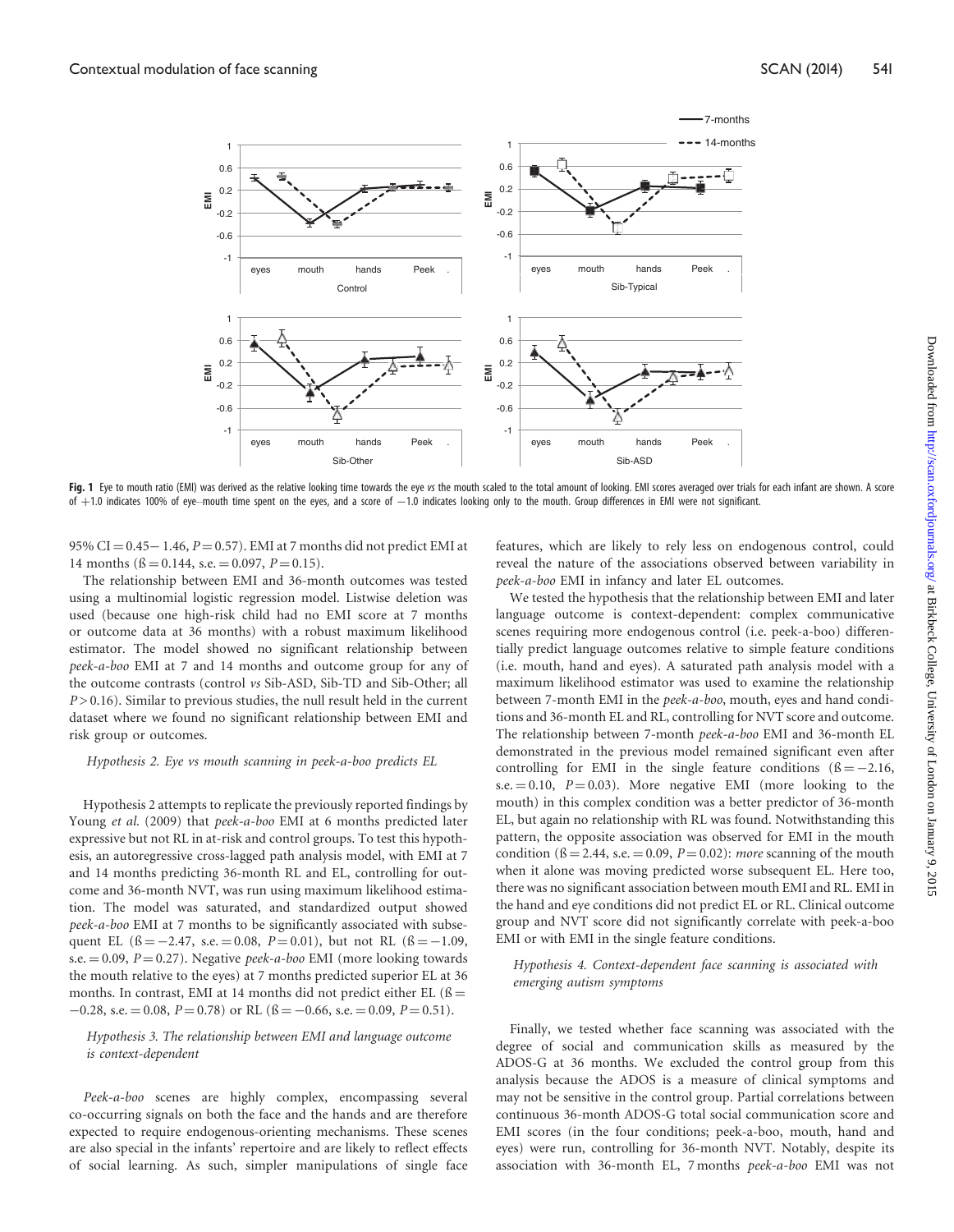significantly associated with ADOS scores  $(r=0.09, P=0.63)$ . In contrast, excessive scanning of the moving mouth in the mouth condition (which was associated with poor EL outcomes in the overall group) was also associated with a more severe emerging social and communication impairment measured by the ADOS  $(r = -0.39,$  $P = 0.03$ ) in the at-risk group. There was no association between scanning in the eyes or hands condition and ADOS scores.

#### **DISCUSSION**

It is widely accepted that the acquisition of communication skills in general, and language in particular, relies on the infants' ability to orient to relevant cues, ignore irrelevant ones and understand their referential nature. Typically developing infants successfully employ communicative signals to learn words from about 16 months of age [\(Baldwin, 1991, 1993](#page-6-0)). Infant's ability to follow gaze and engage in joint attention predicts later vocabulary size [\(Carpenter](#page-6-0) et al., 1998; [Morales](#page-6-0) et al.[, 1998; Mundy](#page-6-0) et al.[, 2000\)](#page-6-0). Recent advances in theoretical modelling of brain and behavioural development coupled with advances in eye-tracking methodology have presented opportunities for understanding how infants selectively attend to various features of their complex environment to develop impressive social and communication skills. Our longitudinal study of infants from families with and without a family history of autism has offered new insights into how scanning of social scenes early on in infancy is associated with subsequent outcomes both in at-risk and low-risk infants.

Our group-level findings replicated and extended previous studies [\(Young](#page-6-0) et al.[, 2009](#page-6-0)), suggesting that infants who go on to develop autism do not differ in their scanning of complex and dynamic social scenes such as peek-a-boo, nor in simpler scenes with single facial feature movements, such as the eyes, mouth or hand. Irrespective of their risk group or clinical outcome, infants exhibited clear modulation of their looking behaviour, i.e. looking to the eyes vs the mouth according to context, despite generally looking more towards the eyes in all contexts except when the mouth only is moving.

We further explored the origins of this relationship using contextdependent modulation of communicative signals in the same group of infants. The findings suggest that peek-a-boo EMI is strongly related to infants' scanning in single feature conditions, i.e. when only the eyes, mouth or hands are moving. We confirmed that the relationship between EMI and communication outcomes is context-dependent. Even after controlling for infants' EMI scores in simpler scenes, more looking to the mouth in peek-a-boo at 7 months still significantly predicted better EL. We took this pattern as supporting our hypothesis that the relationship between peek-a-boo EMI and EL is likely to be driven by the enhanced endogenous control required in more complex scenes. This pattern is similar to previous suggestions of the importance of cue integration, such as audio-visual cues measured using the McGurk effect [\(Kushnerenko](#page-6-0) et al.[, 2008](#page-6-0)). While previous findings have specifically focused on the role of eye cues, such as gaze direction as precursors to language [\(Meltzoff and Brooks, 2008\)](#page-6-0), our study highlights that endogenous orienting in complex scenes may be a more general precursor, at least as far as EL is concerned. The infants' greater endogenous control may enhance their ability to select relevant features and their ability to predict changes in the environment.

In contrast, those infants who were overly driven by exogenous factors such as mouth motion in single feature scenes exhibit poor EL, and within the at-risk group more pronounced symptoms of autism in toddlerhood. The latter findings are consistent with our previous studies using a non-social task with an independent group of infants at risk [\(Holmboe](#page-6-0) et al.[, 2010\)](#page-6-0). We observed subtle differences in the same independent at-risk group at 10 months of age, of which, preference for a repetitive central stimulus was predictive of greater social and communication impairment at 36 months ([Elsabbagh](#page-6-0) et al.[, 2011](#page-6-0)).

While causal links between looking behaviour in infancy and later childhood outcomes are tenuous, our study helps to reconcile paradoxical findings previously reported in literature on eye tracking and autism reviewed in the introduction. Our findings suggest that context sensitivity of scanning behaviour is influenced by individual variation in endogenous and exogenous orienting. On the one hand, more looking to the mouth in complex scenes that have multiple moving features and require a high degree of endogenous control was associated with superior language development across typical and atypical development. On the other hand, more looking to the mouth in simple scenes where the mouth is moving reflects stronger exogenous influence on scanning related to later development of poor EL across groups, and more specifically with severe social and communication impairment in childhood within the at-risk group as measured by the ADOS. It is important to note, however, that the relationship between exogenous orienting and outcomes did not hold equally across conditions or age groups. Unlike the mouth condition, we observed no such relationships in the hand and eyes conditions. Furthermore, 14-month EMI scores were unrelated to outcomes. This pattern of results reinforces the notion that attentional influence on developmental outcomes are most likely modulated by a combination of default biases and subsequent learning that modifies these biases over development. It is likely that within the early developmental period when language skills are emerging, mouth cues play a more important role relative to eye and hand cues ([Lewkowicz and Hansen-Tift, 2012](#page-6-0)).

Our study, consistent with previous findings, suggests that scanning of complex social scenes does not begin as strikingly different in those infants later affected by autism ([Young](#page-6-0) et al.[, 2009](#page-6-0)). However, it is still possible that scanning of complex social scenes becomes increasingly different as a function of atypical interactions with the social environment over development. Supporting this pattern are recent findings suggesting atypical brain response to dynamic eye gaze in infancy, prior to the onset of autism symptoms ([Elsabbagh](#page-6-0) et al., 2012). Importantly, our current study highlighted the limitations of group analyses, which may often conceal important patterns of individual differences. In our study, the group of at-risk infants who developed ASD were highly variable in their EMI, a finding that could have been used to discount the relevance of these data to the development of infants at risk for autism. However, it is because the infants in both groups showed a wide range of variability in their looking behaviour as infants, as well as in their language outcomes, that we were able to capture clear associations between the two.

We replicated the observation that more looking towards the mouth relative to the eyes in dynamic communicative scenes predicts superior later EL ([Young](#page-6-0) et al.[, 2009\)](#page-6-0). However, this is not a pattern specifically related to autism, nor reflecting compensatory strategies: The association between peek-a-boo EMI and later EL held across low-risk and at-risk groups and was not associated with the degree of social and communication impairment within the at-risk group.

Longer-term follow-up of our cohort may reveal further differentiation of the relationship between looking behaviour and the developmental trajectory of autism symptoms into later childhood. Our study raises additional questions that need to be addressed in future research. First, the association between endogenous control and language development was restricted to EL but was absent in RL. This finding converges with previous findings using a different testing environment where the infant was interacting with his/her caregiver ([Young](#page-6-0) et al.[,](#page-6-0) [2009\)](#page-6-0). The reasons for this dissociation between EL and RL are unclear but may reflect finer variation in individual differences in expressive relative to RL, a hypothesis that needs to be verified in future studies. As such, different eye-tracking contexts or different at-risk populations